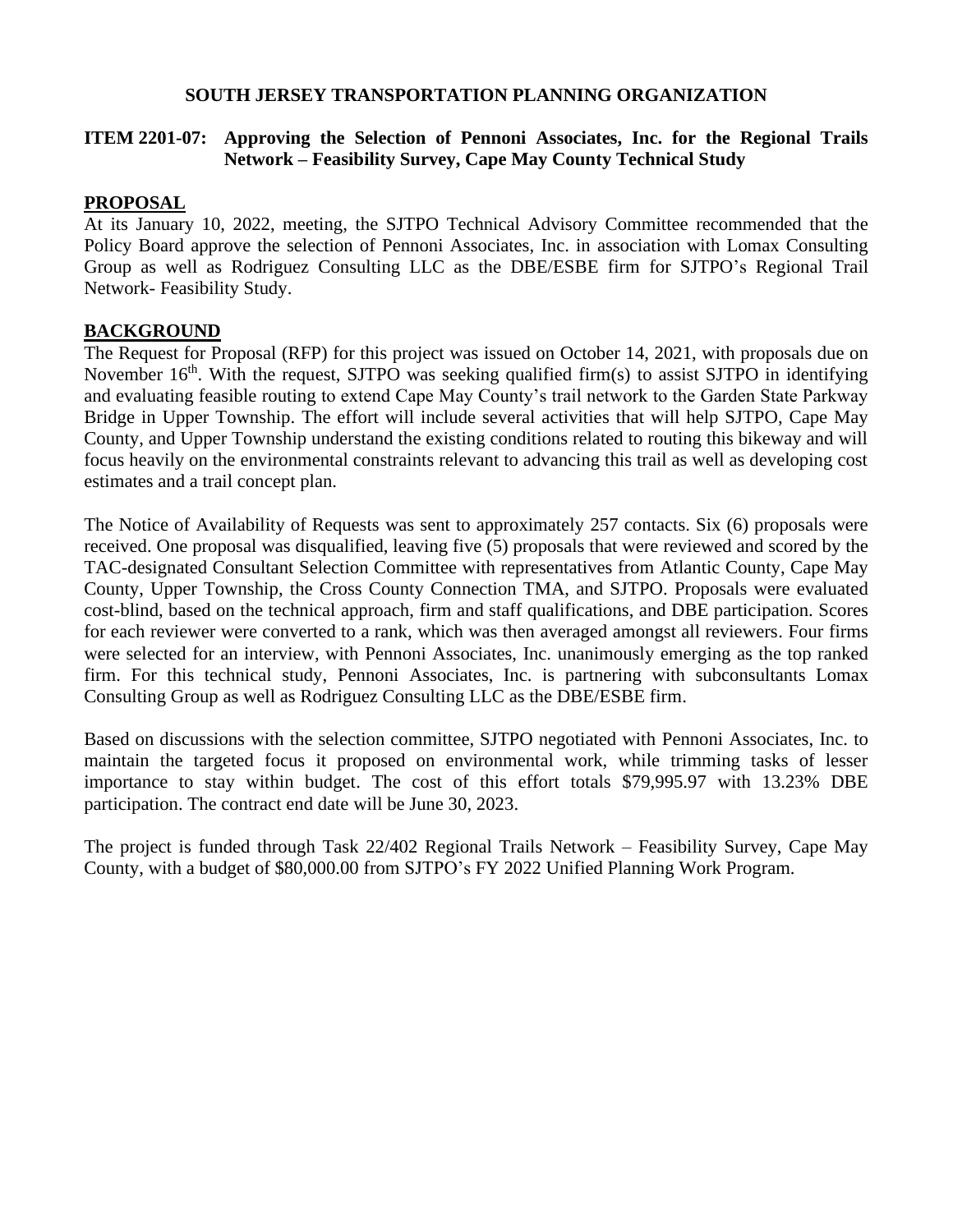# Narrative **Project Understanding**

As each new segment of the growing regional trail network is planned and constructed, the reality of a continuous high-quality regional trail network is becoming excitingly close. With that in mind, two municipalities in Cape May County are seeking professional services through the South Jersey Transportation Planning Authority (NJTPO) to provide a feasibility study for a nineplus mile stretch of the Cape May County Trail between the new Garden State Parkway Bridge and the planned trail connecting the Borough of Woodbine to the Cape May County Zoo. The project intent is to connect Cape May's trail network into the Atlantic County network, and ultimately connect to Philadelphia for a total 105-mile off-road facility. The goal of this study is to recommend the most favorable alignment for the trail segment and outline the steps for implementation based on an analysis of property rightof-way, probable cost of construction, potential physical obstacles and conflicts, environmental considerations, connections to civic destinations and modes of travel, and other factors.

The existing Cape May County bikeway is located along dedicated portions of roadways in some locations, but is primarily confined to former railways and existing utility rights-of-way to maximize the use of these linear byways for connectivity. In some limited locations easements across private lands were secured where necessary. However, it is the intent to leverage the use of former railroad infrastructure and existing utility and transportation rights-of-way where feasible to achieve an off-road trail connector which reduces reliance upon private land easements and minimizes disturbance to environmentally sensitive lands.

With sections of the bikeway recently completed in portions of Dennis Township and under construction in Middle Township, focus has shifted to the final segment of the northern connectivity which will require the crossing of ecologically sensitive lands. Accordingly, a preliminary inventory of natural resources, paired with land use regulatory analysis and community features assessment, is critical to establish the feasibility of existing linear networks and opportunities to route the bikeway to maximize the users' experiences and minimize adverse impacts. Additionally, consideration must be given to associated construction disturbances, including stockpiling materials and equipment access points, which are fundamental to establishing the practicability of potential routes.

Development activities and potential impacts to regulated resources will be reviewed, by the New Jersey Department of Environmental Protection (NJDEP), New Jersey Pinelands Commission (NJPC), and US Army Corps of Engineers (USACE), as well as the federal commenting agencies, including National Marine Fisheries, US Fish and Wildlife Service, and the US Environmental Protection Agency. This feasibility study will proceed with those agencies' regulations in mind.

The environmental and nature resource inventory scope to be addressed under RFP Task 2 will include both database resource analysis and limited ground-truthing of the characteristics of potential routes. This evaluation will commence with an initial review of land use information and regulatory agency data/mapping which will be further refined by leveraging in-house project archives for past project sites within this section of Cape May County. A desktop review will delineate the corridor opportunities after which land use/regulated resources (terrestrial and aquatic, physical and biological) will be composited into an overlay for modeling of each route. Thereafter, these corridors will be preliminarily spot-checked to qualify and rank each by ecological sensitivity, regulatory complexity, and connectivity potential. After data collection, inventory and mapping, as single joint regulatory consultation with the state and federal agencies will be completed to vet the preferred routes and confirm regulatory design standards which will be applied by each of these agencies as part of future permitting. Emphasis will be placed on identifying key thresholds for each of the agencies that will inform future permitting and design decisions.

The feasibility study will analyze numerous factors along the potential trail corridors within the defined study area, and understand how current conditions and potential future developments may influence the establishment of a current preferred alignment that can proceed to implementation. Among the factors to be assessed include:

- Appropriate connection points to adjoining planned or constructed trails
- Conflict points between the trail and other modes of transit, such as roadway and rail intersections and bridges
- Connections to nearby civic destinations such as schools, parks, workplaces, and town center business districts
- Synergy with other planned infrastructure projects such as roadway improvements or other municipal/county initiatives
- Synergy with planned or potential future land development projects
- Synergy with existing buildings/structures proximal to the trail ROW.
- Environmental impacts such as streams, flood plains, wetlands and sensitive habitats

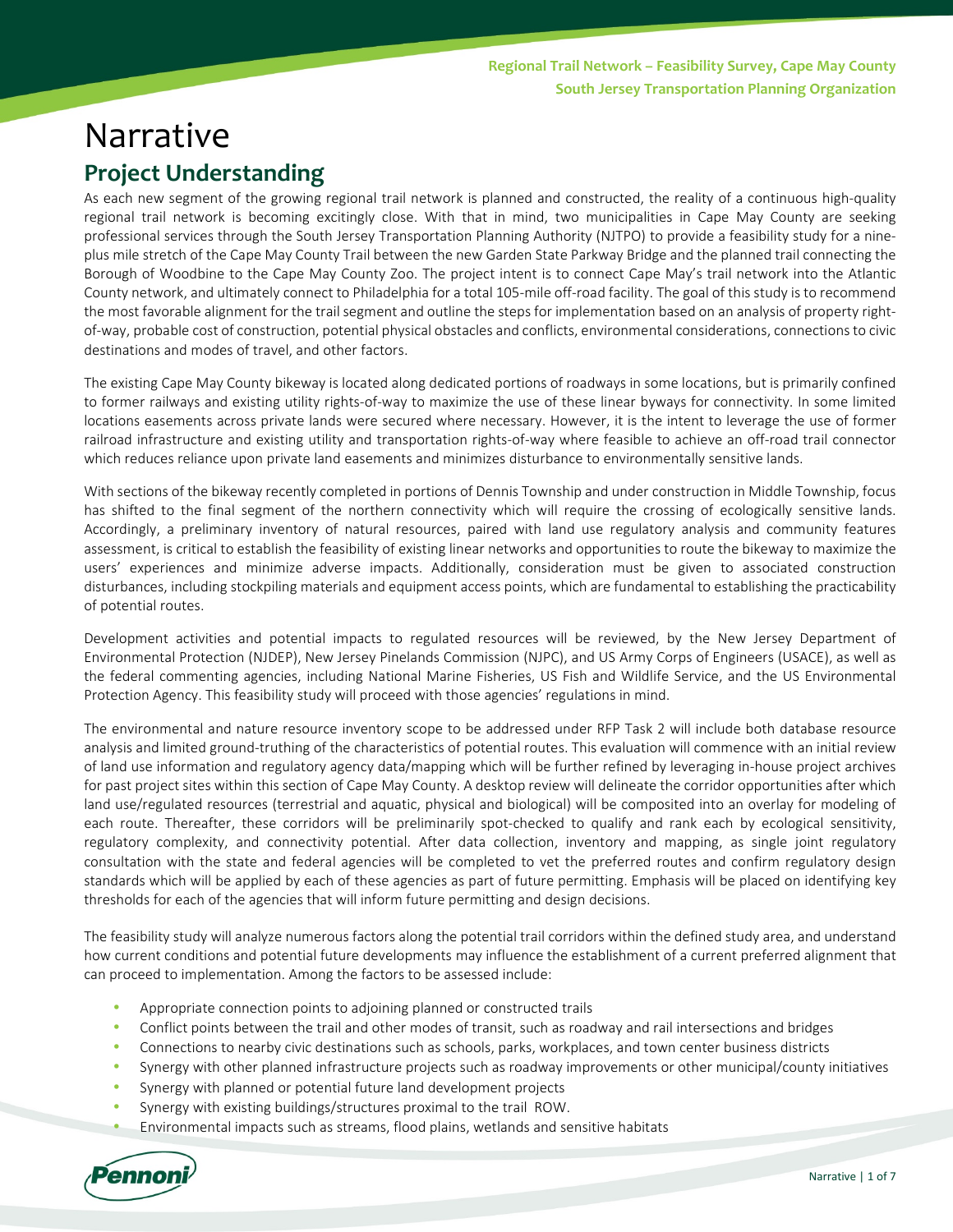### **Regional Trail Network – Feasibility Survey, Cape May County South Jersey Transportation Planning Organization**

- Utility impacts such as water, sanitary sewer, gas, aerial and below grade electric and telecom
- Right-of-way analysis to determine which properties will be impacted and the most feasible strategy for acquisition of easements that may be needed. This includes analysis of existing rail rights-of-way.

The above will be performed with consideration for the need for trail amenities such as restroom facilities, lighting, physical barriers, wayfinding measures, drainage systems, emergency vehicle access, and ADA compliance.

A key goal of this study is to raise public awareness and support, while also cultivating political momentum. We understand the selected consultant will collaborate with the SJTPO to develop a community survey, organize public meetings, and conduct key person interviews, as well as establish a local community-level stakeholder advisory committee.

The trail is seen as an important part of an integrated, multimodal transportation network for the local region. Through this enhanced multimodal network of transportation options, the region's municipalities can continue their successful efforts to promote sustainability. Likewise, by analyzing how the trail, nearby town centers, residential neighborhoods, and alternative transit options can most effectively be linked together, the feasibility study update will help the region develop new opportunities for commuting and recreation alike, promoting healthy lifestyles and thriving communities.

# **Scope of Services**

Pursuant to the objectives of the request for proposal and Questions and Answers dated November 5, 2021, Pennoni has developed the following scope of professional services:

### **1. Coordination**

We will hold an initial kickoff meeting which will ideally include stakeholders from Dennis and Upper Townships, Cape May County and the SJTPO. The meeting will establish parameters for the project. We fully expect that this will be a productive meeting that lays a solid foundation for a successful collaborative relationship. Specific goals for the meeting will include:

- Confirm the project objectives and deliverables
- Confirm project study area boundaries
- Identify key project stakeholders and identify stakeholders' desires, concerns and questions
- Confirm key design issues and any special circumstances impacting the design
- Identify relevant prior plans and studies
- Identify communication channels and project personnel
- Outline a community outreach process
- Outline anticipated agency and regulatory approvals
- Establish targeted construction budgets and schedules

We anticipate regular project coordination meetings with the appropriate County, municipal and SJTPO staff, and project stakeholders. We have budgeted for four (4) in-person coordination meetings throughout the term of the contract as well as periodic phone meetings. Project status updates will be provided on a biweekly basis to document completed tasks, upcoming tasks, and responsibilities.

### **2. Identify and Evaluate Feasible Trail Routing**

The goal is to gain a thorough understanding of the physical, social, and environmental context for the project, to span from the Garden State Parkway bridge to the proposed trail between Woodbine Borough and the Cape May County Zoo. Relevant data and information will be studied and combined into a succinct narrative of important factors for consideration in developing design alternatives for the trail. This will include:

*Key Natural Resources and Sensitive Areas:* Streams, wetlands, and habitat areas, for instance, may pose an opportunity (places to connect) or constraint (i.e., areas to avoid) for the trail design.

*Community Facilities:* In addition to meeting goals for mobility and circulation, the trail will be designed as part of the overall civic landscape, linking together existing public facilities and open space resources.

*Transit Resources:* The trail will serve as a key pedestrian/bicycle link in a multi-modal transportation network.

*Overall Planning Context:* The trail must be designed to fit within the overall goals for Upper and Dennis Townships, Cape May County, and regional planning agencies.

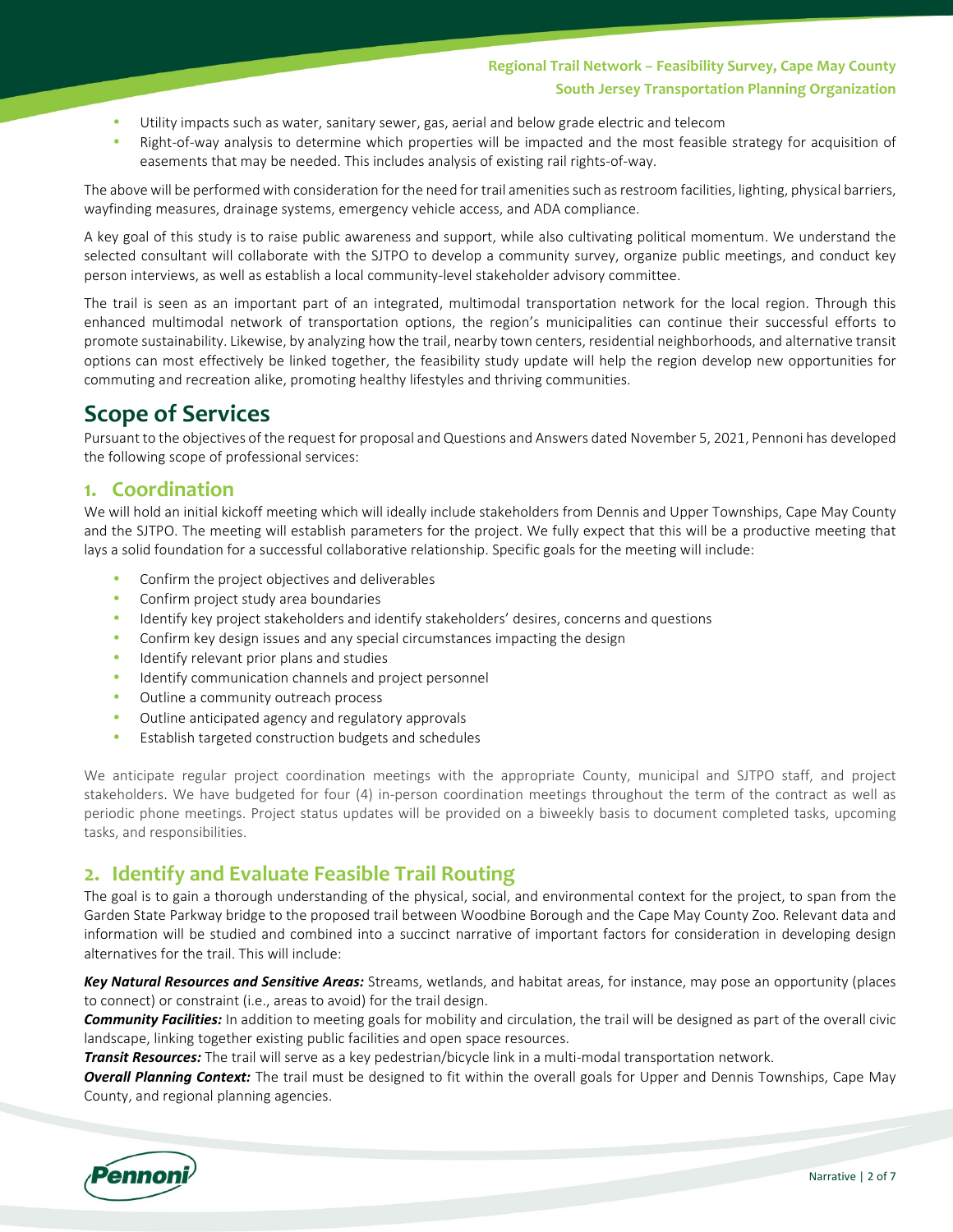#### A. *Base Mapping*

We will prepare a working base map for the project study area by working from existing available data. Data sources may include GIS data supplied by Cape May County, available aerial photography, Township plans, and signal and right-of-way plans. Please note that the entirety of the Cape May Wildlife Refuge will not be explored, only the fringe areas and existing easements and ROW. The base plan will be suitable for planning purposes and conceptual-level route analysis. Dependent on the availability of data, the base plan is intended to include topography at maximum two-foot intervals, streams and water bodies, significant structures, and other major physical features.

We will identify the ownership of principal parcels along the proposed alignments and identify key parcels to be targeted for acquisition of easements and/or title based on available desktop resources, not including land title searches.

#### B. *Physiographic Analysis*

We will identify and provide a cursory assessment of significant physical features that may impact the feasibility of implementing the trail segment. Such features may include:

- Topographical features including steep slopes
- Land uses
- Soil types
- Drainage facilities and flood prone areas
- Erosive area

#### C. *Natural Features Inventory*

This preliminary evaluation will include both database resource analysis and limited field verification of the characteristics of potential routes. The evaluation will commence with gathering of land use information and regulatory agency data/mapping which will be further refined by leveraging in-house project archives for past project sites within this section of Cape May County. An initial GIS desktop review will delineate the corridor opportunities after which land use/regulated resources (terrestrial and aquatic, physical and biological) will be composited into an overlay for modeling of each route. Thereafter, these corridors will be preliminarily spot-checked in the field to qualify and rank each by ecological sensitivity, regulatory complexity, and connectivity potential. After data collection, inventory and mapping, a single joint-agency consultation with the state and federal agencies will be completed to vet the preferred routes and confirm regulatory design standards which will be applied by each of these agencies as part of future permitting. Emphasis will be placed on identifying key thresholds for each of the agencies that will inform future permitting and design decisions.

#### Site Investigations

Analysis of the site shall be conducted with reference to wetlands and State open waters, geology and soils, surface waters/stream classifications, existing features and development patterns, floodplains and riparian zones, endangered species and critical wildlife habitat, and vegetation and biotic communities through GIS desktop analysis and high-resolution aerial imagery. Additionally, on-site investigations will document and qualify existing conditions along the potential routes of the trail alignment. Tasks required include:

- Research Natural Heritage Report (NJDEP) and listed species documentation (NJPC), as well as Natural Heritage Priority Sites. Also, conduct background research of federal listed species via iPAC database.
- Database mapping and analysis to model composite overlays of land use/regulated resources (terrestrial and aquatic, physical and biological).
- Preliminary site investigation (limited to two (2) days) to document, qualify and rank each potential route alignment by ecological sensitivity, regulatory complexity, and connectivity potential.
- Preparation of data sheets, composite mapping, and a summary inventory memorandum for each potential route.

#### Regulatory Consultations

A routing consultation shall be conducted with NJDEP, NJPC and USACE to aid in setting the criteria for preferred bikeway route selection and establish information and design requirements for future permitting considerations. Tasks required include:

• Coordination and communication with planning team professionals in preparing information for the NJDEP, NJPC and USACE consultation. The SJTPO will assist in requesting these regulatory agencies accommodate the planning process with one (1) virtual meeting

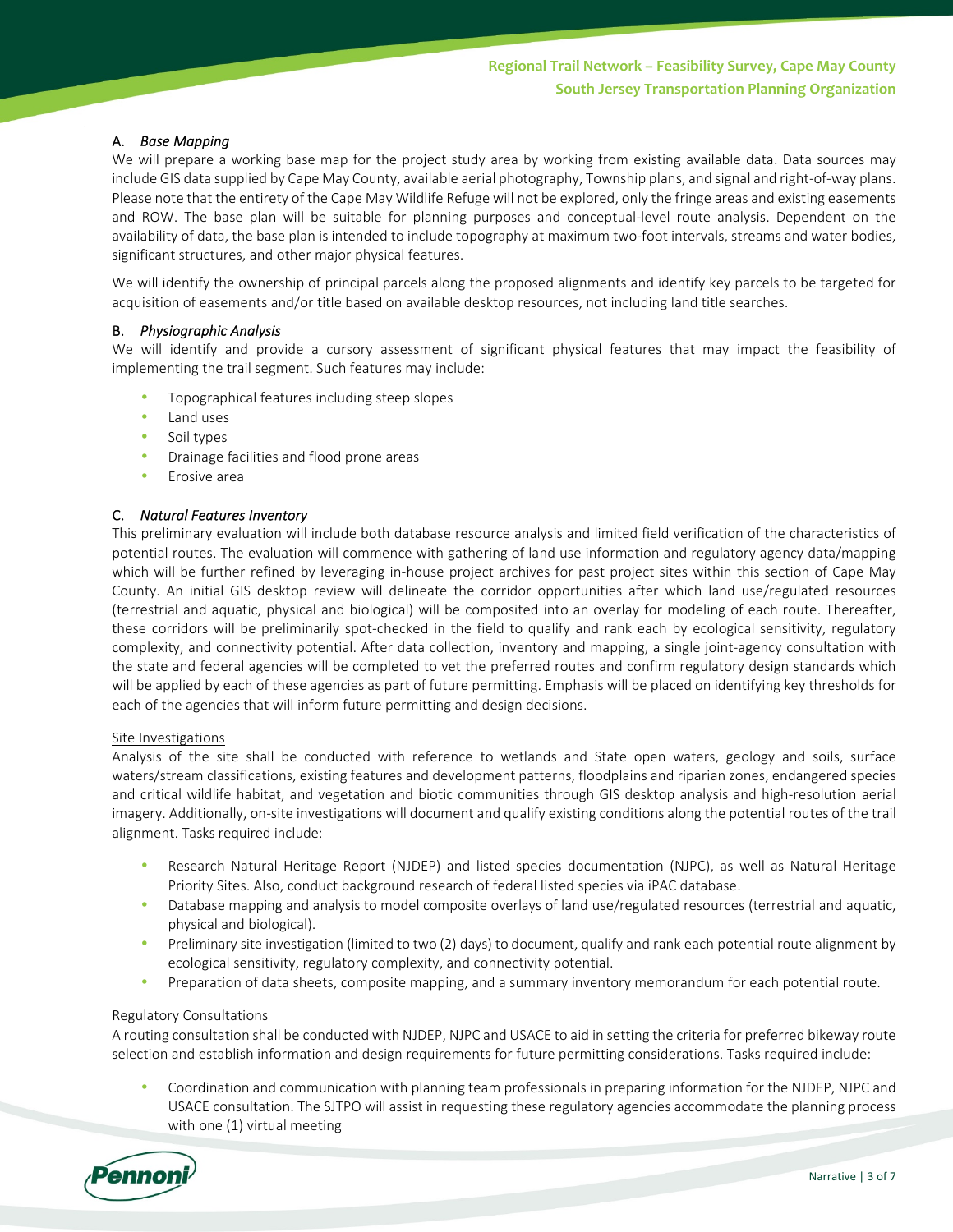### **Regional Trail Network – Feasibility Survey, Cape May County South Jersey Transportation Planning Organization**

- Prepare the initial request to NJDEP, NJPC and USACE for the joint agency routing consultation.
- Prepare for and participate in a preparatory planning session with team professionals in advance of the joint agency consultation
- Prepare for and participate in one (1) joint agency meeting to review and discuss trail route constraints and applicable regulatory concerns.
- One (1) follow-up conference call with planning team professionals to discuss results of and project strategy in relation to the regulatory agencies consultation.
- Prepare a summary memorandum outlining the regulatory assessment and guidance for the routes presented and actions to be completed by the planning team.

This task does not include formal delineations (e.g., wetlands, riparian zones, biotic communities, etc.), aquatic resources or benthic sampling, special areas or natural resources mitigation design, threatened and endangered species sampling; appraisals or tidelands conveyances/fees, or historic/cultural resources evaluations. Permit applications are not part of this feasibility study scope.

Meetings and conference calls requested by the Client beyond those provided herein will be considered out-of-scope.

#### D. *Infrastructure and Structure Inventory*

The field inventory discussed above will include identification of manmade features which may either constrain the location of the trail, or invite linkage with the trail. These elements may include:

- Dams, bridges, canals and culverts
- Existing buildings
- Existing trails and on-street bicycle routes
- Parks, playgrounds, and other recreation areas
- Schools, libraries, churches, and other community facilities
- Historic properties
- Underground and overhead utilities
- Existing road crossings, driveways and intersections with ADA improvement conditions assessment

#### E. *Environmental Hazards Assessment*

Knowledge gained from the kick-off meeting, available document review, supplemental meeting with local stakeholders, desktop research, and field reconnaissance will be used to map known environmentally contaminated areas. If one or more of these areas lie within a potential trail segment path, we will recommend potential additional environmental assessments for these areas.

### **3. Trail Demand and Potential Use Evaluation**

The Pennoni team will develop a comprehensive, up-to-date and accurate base of information for the study area discussing trail linkage option and Land use compatibility. Focused evaluation of trail users and year round trail use demand will not be included in this scope due to budgetary constraints. The following details the individual tasks associated with the comprehensive assessment.

#### A. *Trail Linkage Analysis*

Using available GIS layers from local, county, and state sources, we will create a series of base maps that show connections to trail heads from other trails, bike lanes, sidewalks, transit routes and stops, waterways and floodplains, open space, and both residential and employment centers, among other information. These maps will serve as the base for the Plan graphics and workshop materials.

This core set of information will be the foundation for a comprehensive analysis of key access and equity issues in the project area. This analysis will seek to examine the physical factors which create optimal trail accessibility within the study area, and the characteristics of these locations. During this analysis, we will investigate key questions such as:

- What is the area that is considered walkable or bikeable to a trail head? What percent of the adjacent communities are included in this area? What percent is not?
- What connections exist between nearby communities and trail heads (e.g., bike lanes, low-speed roads with sharrows, sidewalks), if any?

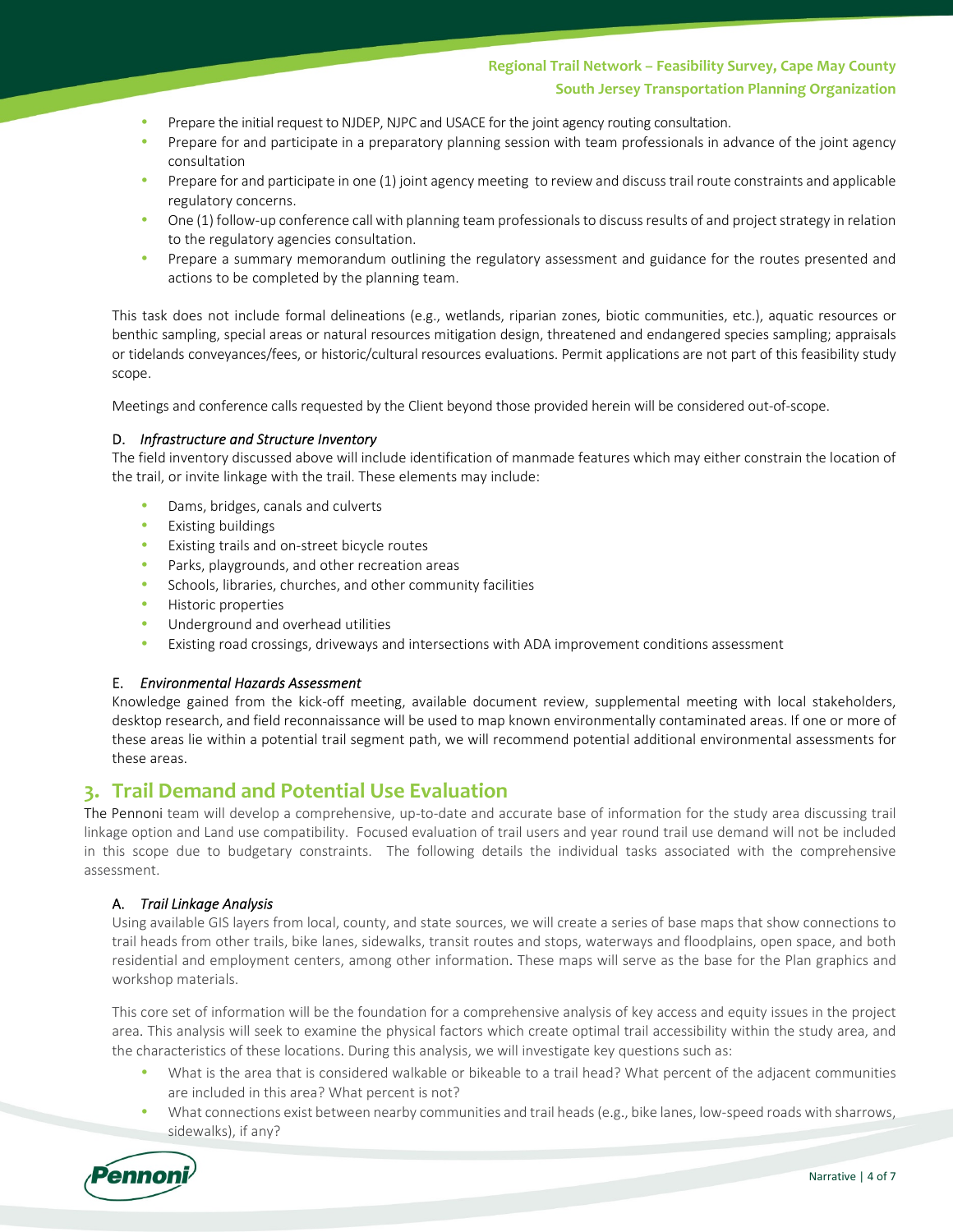• What physical barriers exist that make these connections more difficult?

This analysis will help identify those areas where interventions are most needed, allowing the team to focus our field investigations, stakeholder interviews, and public outreach.

#### B. *Land Use Compatibility Analysis*

Pennoni will conduct additional land use analysis from available mapping sources to identify and assess potential impacts of trail development with adjacent land uses. Building on the linkage discoveries above, we will develop a comprehensive, up-todate analysis of information which will identify and address potential impacts on:

- existing conservation open space and parkland
- sensitive environmental areas
- industry
- neighborhood, institutional, and commercial hubs and corridors

During this analysis, we will investigate key issues regarding connectivity with local destinations such as business hubs and existing parkland and open space. This will help us determine where the new trail will produce the most ancillary benefits, such as stimulating business activity by increasing walkability or protecting sensitive environmental areas.

### **4. Economic Impact Assessment**

Trail networks can generate economic returns for their host communities in a variety of quantifiable ways. These impacts can be a useful tool in communicating the return on investment for the up-front spending that local and county governments make on trail development. This scope has been removed based on funding constraints. We are prepared to coordinate with the Client to provide this service with the availability of additional funds.

### **5. Trail Operation Maintenance and Security**

This scope has been removed based on funding constraints. We are prepared to coordinate with the Client to provide this service with the availability of additional funds.

### **6. Trail Concept Plans**

We will prepare up to three concept trail segment options overlain on the base plans defined in Section 2 above. The trail concept plan will highlight the segments to be located within existing road rights-of-way, existing utility, rail or other easements, and through private property for which land rights negotiation will be necessary. In developing feasible alternatives, we will consider relevant factors such as technical feasibility, construction cost, traffic impact and conflicts, available rights-of-way, and overall quality of trail user experience. We will evaluate and describe how the proposed trail will interface with existing streets and sidewalk and with adjacent existing and planned trail segments. The potential alternatives and design options will be studied and developed in enough detail so that the opportunities, constraints, and decision-points are clear. We will identify opportunities for specialty elements and trail amenities, such as:

- Proposed location and design of trail access points and potential trail heads, along with "gateway" design features
- Proposed linkages to future potential trail connections, open space, cultural resources, transit stops, or neighborhoods
- Amenities and furnishings such as benches, bike racks, etc.
- Locations for barriers to control automobile access, if and where appropriate
- Locations where roadway intersection improvements are needed for traffic calming and public safety and type of improvement recommended
- Areas needing visual buffers and/or screening
- Location of natural areas or habitats and opportunities to create or expand these areas
- Recommended locations for directional, identity, and interpretive signage
- Required ADA facilities

## **7. Opinion of Costs**

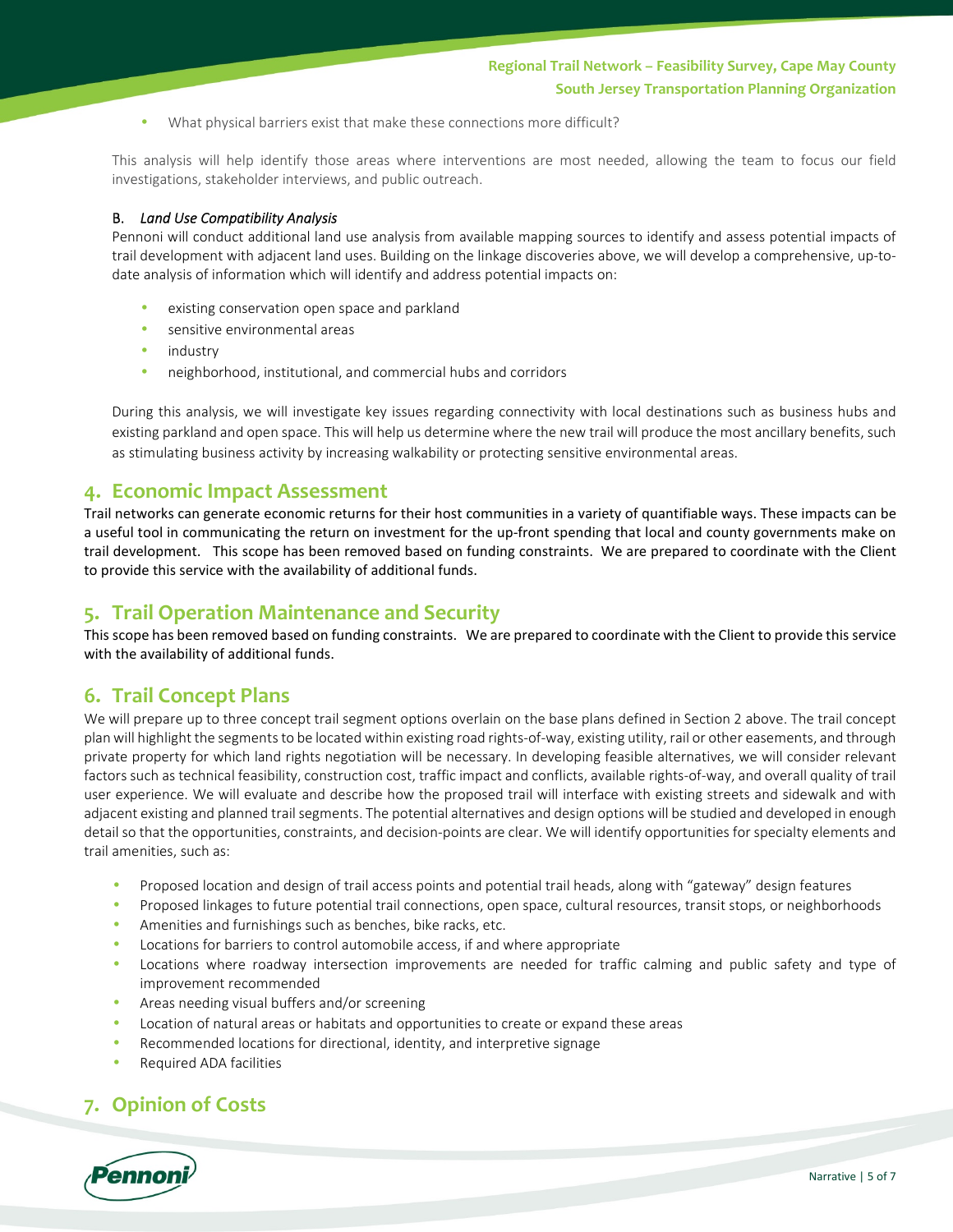### **Regional Trail Network – Feasibility Survey, Cape May County South Jersey Transportation Planning Organization**

Pennoni will develop a planning-level spreadsheet with anticipated pay items, and item approximated quantities for the selected trail segment. We will utilize current NJDOT bid pricing from similar projects to establish an opinion of construction cost for the overall project, including amenities. From this, we will prepare a plan to illustrate trail sub-sections which may be less costly per lineal foot to construct and/or more easily permitted for construction. The Client may consider design and permitting for public bidding in a phased manner versus construction of the trail segment under one contract.

The opinion of construction cost will be supplemented with an anticipated soft cost to advance the project from this planning and concept phase to the construction phase. This effort will generally include profession design costs, and costs for applications and permits. This opinion will not include anticipated maintenance Or a sample budget for annual maintenance staffing .

### **8. Public and Stakeholder Involvement**

#### A. *Public Outreach Plan*

At the initiation of the project, we will make suggestions for certain members of the municipalities and County, and community stakeholders to be part of a Study Review Committee. In collaboration with the Committee, we will establish a Stakeholder and Public Outreach Plan ("Outreach Plan"). The plan will include a list of stakeholders, outreach activities, deliverables, and a proposed outreach schedule. The goal of the Outreach Plan is to provide concise and accurate information about each of the project alternatives to the public and stakeholders, and to facilitate proactive public participation with the objective of achieving consensus among a diverse group of stakeholders on a vision for the trail project.

A key to the success of the project will be community participation. It will be very important to utilize a variety of communication methods to advertise and "get the word out" about the trail program, and keep people engaged once the workshops have concluded. The Pennoni Team will utilize the following means to communicate with the public and stakeholders, and will rely on the SJTPO, Cape May County, and Upper and Dennis Townships to be engaged in the outreach effort coordination due to planning budget constraints:

#### • County/Municipal/Trail Websites

Using already-established web sites to post project information is a very reliable way of keeping the public informed about the project. The Pennoni Team will provide relevant project materials in a web-ready format so they can be easily posted to various websites, including those for Cape May County, Dennis and Upper Townships, and community organizations for easy access and viewing by the public.

#### • Public Outreach Flyers:

We will create one flyer using a graphically-rich, attention-catching format with brief information about the project, contact information, informational website address, and upcoming workshop dates for use by the Client. The client will be responsible for distribution and communication to the public and stakeholders.

#### B. *Public Meetings*

In addition to the initial Kick-off Meeting is as defined in Task 1 "Coordination", we recommend a virtual forum due to public health considerations for the one (1) supplemental public meeting. The Pennoni team will prepare the presentation materials for this meeting, vet these materials with the Client, lead the presentation, and prepare minutes to summarize the public comments. At this point, Pennoni and the Client will have engaged a large stakeholder group as well as gotten the word out about the project. Subsequent meetings desired by the SJTPO, County, or municipalities will be coordinated and lead by the stakeholders.

The virtual forum will allow members of the public, as well as key stakeholders, to learn about the draft plan and give feedback on how it can be further developed. An important aspect of the community outreach activities will be the use of strong visualization techniques. Visualization can be used both as a learning tool to illustrate existing conditions, and as a way to solicit public feedback on a variety of issues.

Meetings and conference calls requested by the Client beyond those provided herein will be considered out-of-scope.

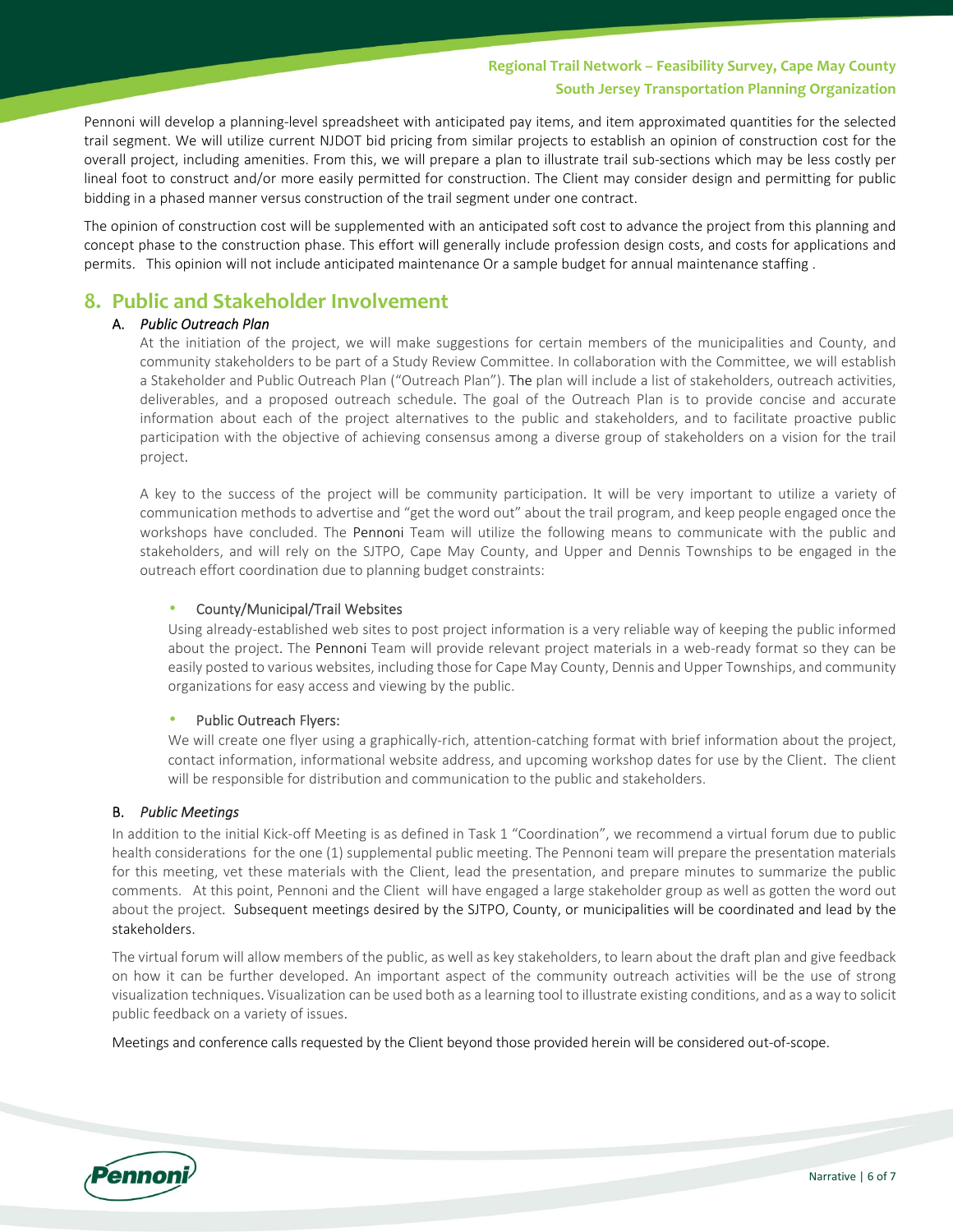# **9. Final Concept Plan**

Based on input from the Client and stakeholders, we will prepare final concept plan for the chosen alignment. This plan will be prepared as final report containing multiple components including:

- **Executive summary** and description of project objectives, design process, and outreach
- **Existing conditions analysis and maps**
- **Conceptual design** including illustrations and diagrams, plans, sections, and renderings
- **Permitting Applicability** identifying permits necessary for construction including process description and anticipated schedule.
- **Cost of Construction** using order-of-magnitude opinion of costs defined in Section 7 for the full trail length.
- **Action Plan** identifying responsible parties and roles, outlining discrete action items and timelines for each leading to project implementation. This may take the form of a matrix of actions for next steps laying out priorities for the short, medium, and long-term time horizons.

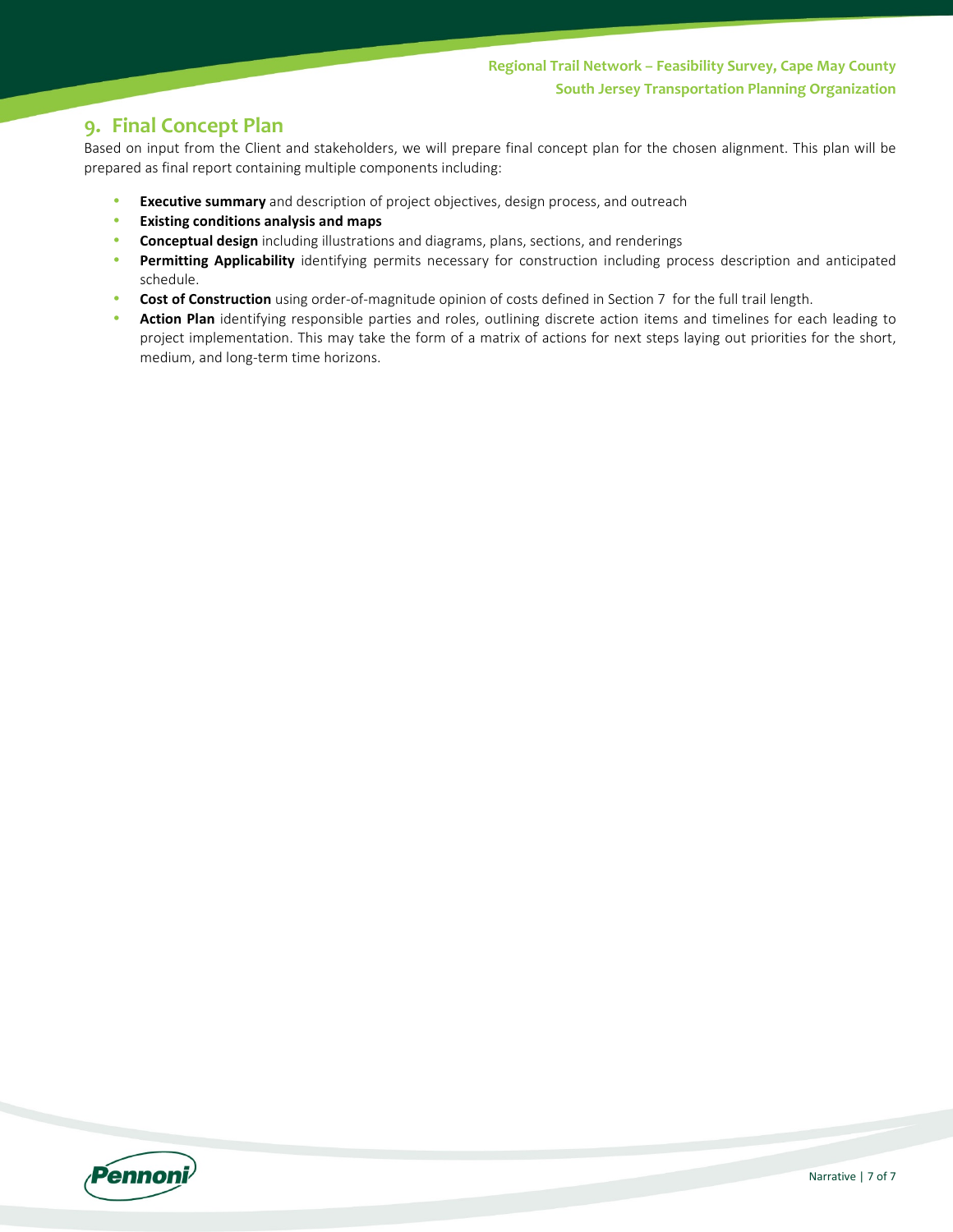| COST PROPOSAL: Regional Trail Network - Feasibility Survey, Cape May County - Revised Dec 21, 2021         |                         |              |                         |                |                    |               |              |                      |                       |                                    |             |                            |             |
|------------------------------------------------------------------------------------------------------------|-------------------------|--------------|-------------------------|----------------|--------------------|---------------|--------------|----------------------|-----------------------|------------------------------------|-------------|----------------------------|-------------|
| <b>Staff Name</b>                                                                                          | Title                   |              |                         | Hours per Task |                    |               |              |                      |                       |                                    |             |                            |             |
|                                                                                                            |                         | Task 1       | Task 2                  | Task 3         | Task 4             | Task 5        | Task 6       | Task 7               | Task 8                | Task 9                             |             | Total Hours   Payroll Rate | Labor Cost  |
|                                                                                                            |                         | Coordination | Feasible Routing Demand |                | Economic<br>Impact | O&M, Security | Concept Plan | <b>Cost Estimate</b> | Public<br>Involvement | <b>Final Feasibility</b><br>Report |             |                            |             |
| $\boldsymbol{P}$ ennonj $\boldsymbol{V}$                                                                   |                         |              |                         |                |                    |               |              |                      |                       |                                    |             |                            |             |
| Chad Gaulrapp, PE,<br><b>CME</b>                                                                           | Account Mgr.<br>QA/QC   |              |                         |                |                    |               |              |                      |                       |                                    | 30          |                            |             |
| Robet Melvin,                                                                                              | Principal-in-<br>Charge |              |                         |                |                    |               |              |                      |                       |                                    |             |                            |             |
| AICP, PP<br>Marc Morfie, PLA,                                                                              | Project<br>Manager      |              | 10                      | 12             |                    |               |              |                      |                       | 12                                 | 55          |                            |             |
| ASLA<br>Matt Wanamaker,<br>AICP                                                                            | Senior Planner          |              |                         | 12             |                    |               |              |                      | 12                    |                                    | 36          |                            |             |
| Tim Gardner, PLA                                                                                           | Project LA              |              |                         | $\cap$         | $\Omega$           |               |              |                      |                       |                                    | 11          |                            |             |
| Jackie Berenato,                                                                                           | Project                 |              |                         | 16             |                    |               |              |                      |                       | 36                                 | 52          |                            |             |
| Mark Keener, AIA,                                                                                          | Engineer<br>Planning    |              |                         |                |                    |               |              |                      |                       |                                    |             |                            |             |
| AICP, PP, RA                                                                                               | Technician              |              |                         | 12             |                    |               |              |                      |                       |                                    | 16          |                            |             |
| Claire Jaffe                                                                                               | Planner                 |              |                         | s              | $\Omega$           |               | 16           | $\Omega$             |                       |                                    | 30          |                            |             |
| Jamie Magaziner                                                                                            | Planner                 |              |                         |                | $\mathbf 0$        |               | 16           | $\Omega$             |                       |                                    | 22          |                            |             |
| Sean Smith                                                                                                 | Assocate LA             |              | 20                      |                | $\Omega$           |               |              |                      |                       |                                    | 24          |                            |             |
| Michael Taylor                                                                                             | Engr Tech III           |              | C                       |                | $\mathbf 0$        |               | 22           | 12                   |                       |                                    | 42          |                            |             |
| Anthony Brooks                                                                                             | Grad Engr               | $\Omega$     | 10                      | -0             | $\circ$            |               | 18           | 10                   |                       |                                    | 38          |                            | \$16,029.24 |
| Pennoni Subtotal<br>22<br>50<br>71<br>οl<br>94<br>26<br>31<br>70<br>364<br>Ω<br>Labor Overhead<br>158.846% |                         |              |                         |                |                    |               |              |                      |                       |                                    | \$25,461.81 |                            |             |
| Labor+ Overhead                                                                                            |                         |              |                         |                |                    |               |              |                      |                       |                                    |             |                            | \$41,491.05 |
| <b>Profit Multiplier</b>                                                                                   | 12.00%                  |              |                         |                |                    |               |              |                      |                       |                                    |             |                            | \$4,978.93  |
| <b>SUBTOTAL</b>                                                                                            |                         |              |                         |                |                    |               |              |                      |                       |                                    |             |                            | \$46,469.97 |
| <b>Direct Expenses</b>                                                                                     |                         |              |                         |                |                    |               |              |                      |                       |                                    |             | \$2,010.00                 |             |
| PENNONI TOTAL COST                                                                                         |                         |              |                         |                |                    |               |              |                      |                       |                                    |             |                            | \$48,479.97 |
|                                                                                                            |                         |              |                         |                |                    |               |              |                      |                       |                                    |             |                            |             |
| The Lomax Consulting Group (SBE)                                                                           |                         |              |                         |                |                    |               |              |                      |                       |                                    |             |                            |             |
| Peter Lomax                                                                                                | Project Mgr.            |              | 33                      |                | $\Omega$           |               |              |                      |                       |                                    | 41          |                            |             |
| Joseph Lomax                                                                                               | Principal               | O            | 26                      |                | $\mathbf 0$        |               |              | $\circ$              |                       |                                    | 26          |                            |             |
| Aaron Baker                                                                                                | Consultant              |              | 48                      |                | $\mathbf 0$        |               |              | $\Omega$             |                       |                                    | 48          |                            |             |
| Charles P. Wiliams Analyst                                                                                 |                         |              | 36                      |                | $\Omega$           |               |              |                      |                       |                                    | 40          |                            |             |
| Lomax Subtotal<br>$\overline{0}$<br>143<br>$\circ$<br>12<br>155<br>o<br>O<br>Ω                             |                         |              |                         |                |                    |               |              |                      |                       |                                    | \$5,716.44  |                            |             |
| Labor Overhead<br>188.00%                                                                                  |                         |              |                         |                |                    |               |              |                      |                       | \$10,746.91                        |             |                            |             |
| Labor+ Overhead                                                                                            |                         |              |                         |                |                    |               |              |                      |                       |                                    | \$16,463.35 |                            |             |
| Profit Multiplier<br>10.00%                                                                                |                         |              |                         |                |                    |               |              |                      |                       | \$1,646.33                         |             |                            |             |
| <b>SUBTOTAL</b>                                                                                            |                         |              |                         |                |                    |               |              |                      |                       | \$18,109.68                        |             |                            |             |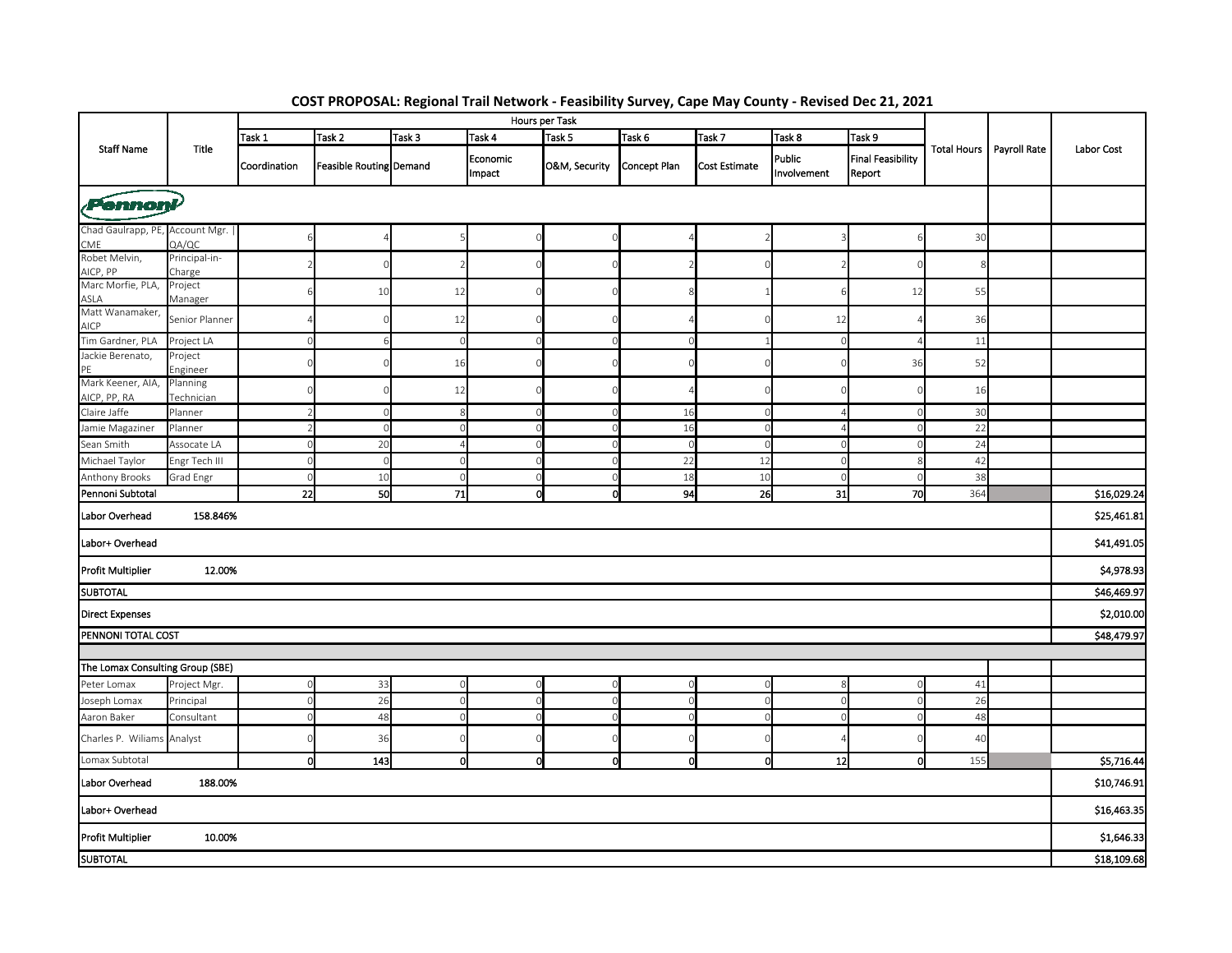| <b>Direct Expenses</b>         |                       |   |    |          |  |   |   |   |  |             | \$2,820.00  |            |
|--------------------------------|-----------------------|---|----|----------|--|---|---|---|--|-------------|-------------|------------|
| LOMAX TOTAL COST               |                       |   |    |          |  |   |   |   |  |             | \$20,929.68 |            |
|                                |                       |   |    |          |  |   |   |   |  |             |             |            |
| Rodriguez Consulting LLC (DBE) |                       |   |    |          |  |   |   |   |  |             |             |            |
| Lou Rodriguez                  | Principal<br>Engineer |   |    |          |  |   |   |   |  |             |             |            |
| Sara Poindexter,<br>PE         | Licensed<br>Engineer  |   |    |          |  |   |   |   |  | 12          |             |            |
| Matthew<br>Sherwood            | Senior<br>Engineer    |   | 16 |          |  |   |   |   |  | 20          |             |            |
| Silvana Ditnes                 | Engineer              |   | 39 |          |  |   |   |   |  | 39          |             |            |
| <b>DBE</b> subtotal            |                       | n | 66 | $\Omega$ |  | o | O | o |  | 75          |             | \$3,388.55 |
| 163.170%<br>Labor Overhead     |                       |   |    |          |  |   |   |   |  | \$5,529.10  |             |            |
| Labor+ Overhead                |                       |   |    |          |  |   |   |   |  |             | \$8,917.65  |            |
| 14.00%<br>Profit Multiplier    |                       |   |    |          |  |   |   |   |  | \$1,248.47  |             |            |
| <b>SUBTOTAL</b>                |                       |   |    |          |  |   |   |   |  |             | \$10,166.12 |            |
| <b>Direct Expenses</b>         |                       |   |    |          |  |   |   |   |  |             | \$420.00    |            |
| <b>DBE TOTAL COST</b>          |                       |   |    |          |  |   |   |   |  | \$10,586.12 |             |            |
| DBE Set Aside Goal (13.23%)    |                       |   |    |          |  |   |   |   |  | 13.23%      |             |            |
| TOTAL CONSULTANT FEE           |                       |   |    |          |  |   |   |   |  | \$79,995.77 |             |            |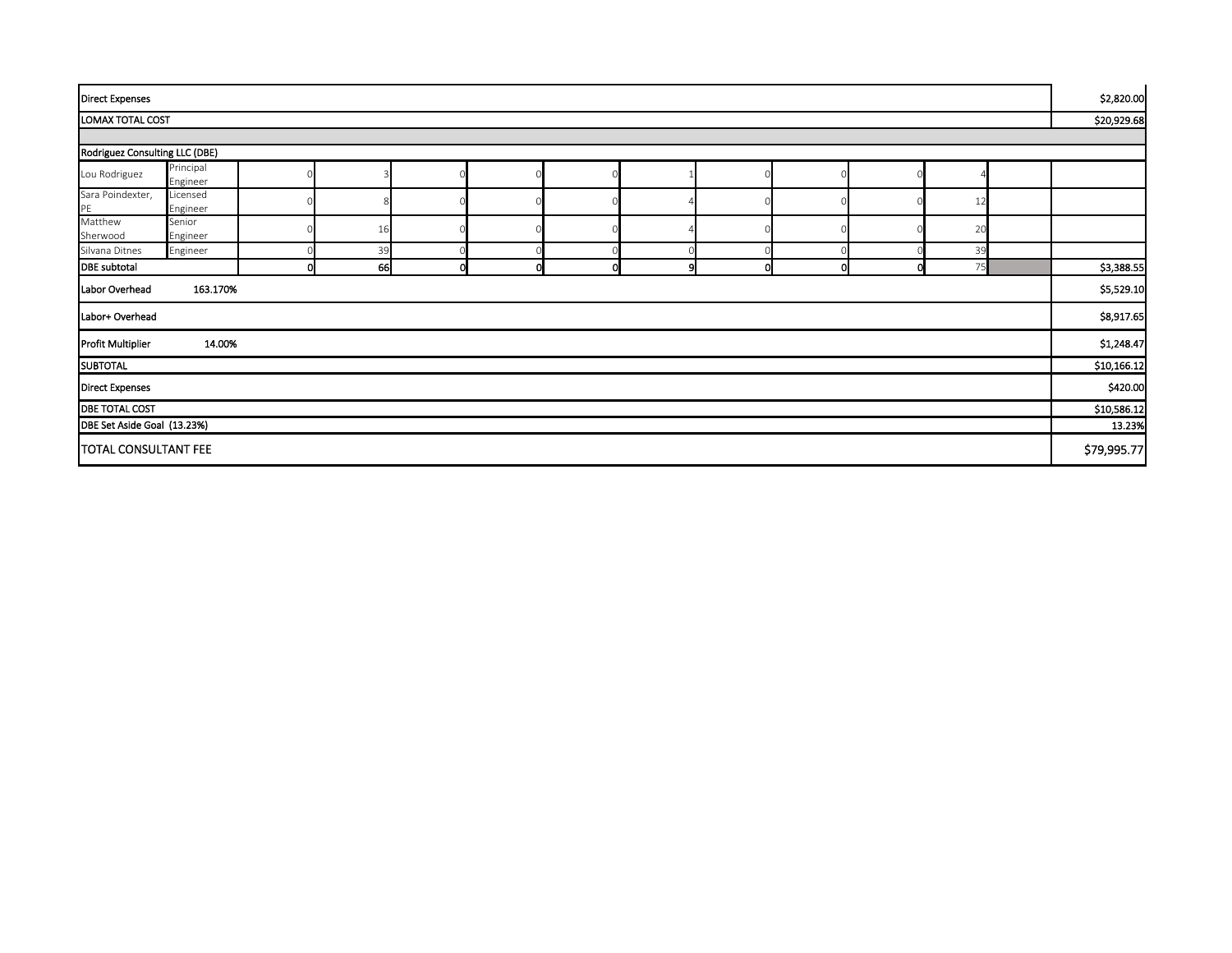#### SOUTH JERSEY TRANSPORTATION PLANNING ORGANIZATION

**RESOLUTION 2201-07:** Approving the Selection of Pennoni Associates, Inc. for the Regional Trails Network - Feasibility Survey, Cape May County Technical **Study** 

WHEREAS, the South Jersey Transportation Planning Organization (SJTPO) is the Metropolitan Planning Organization (MPO) designated under Federal law for the southern region of New Jersey including Atlantic, Cape May, Cumberland, and Salem Counties; and

WHEREAS, the Fiscal Year 2022 Unified Planning Work Program (UPWP) includes Federal Highway Administration Planning funds for this project: and

WHEREAS, the Notice of Availability of Requests was sent to approximately 257 contacts on October 14, 2021; and

WHEREAS, the Request for Proposal (RFP) announcement and supplemental materials were also posted on the publicly accessible SJTPO website; and

WHEREAS, six (6) proposals was received, five (5) of which were eligible for review; and

WHEREAS, the SJTPO Technical Advisory Committee (TAC), at their November 8, 2021 meeting, vested consultant selection authority in a committee consisting of representatives from the Atlantic County, Cape May County, Upper Township, Cross County Connection TMA, and SJTPO staff, which reviewed and evaluated the proposals in accordance with SJTPO's published criteria; and

WHEREAS, the Consultant Selection Committee recommends Pennoni Associates, Inc. in association with Lomax Consulting Group as well as Rodriguez Consulting LLC serving as the Disadvantaged Business Enterprise (DBE) firm; and

WHEREAS, the SJTPO TAC, at their January 10, 2022 meeting, endorsed the recommendation of the Consultant Selection Committee; and

WHEREAS, this project is funded through Task 22/402 Regional Trails Network – Feasibility Survey, Cape May County, with a budget of \$80,000.00 from the FY 2022 UPWP; and

NOW, THEREFORE, BE IT RESOLVED, that the Policy Board of the South Jersey Transportation Planning Organization hereby approves selection of Pennoni Associates, Inc. for the Regional Trails Network - Feasibility Survey, Cape May County technical study, with a maximum fee of \$79,995.97 and a 13.23% DBE participation; and

BE IT, FURTHER RESOLVED, that the Policy Board authorizes the Executive Director to execute scope of work and cost modifications to the original contract amount, provided that funding is available.

BE IT, FURTHER RESOLVED, that the Policy Board requests that the South Jersey Transportation Authority execute the appropriate contractual arrangements with the consultant on behalf of the SJTPO.